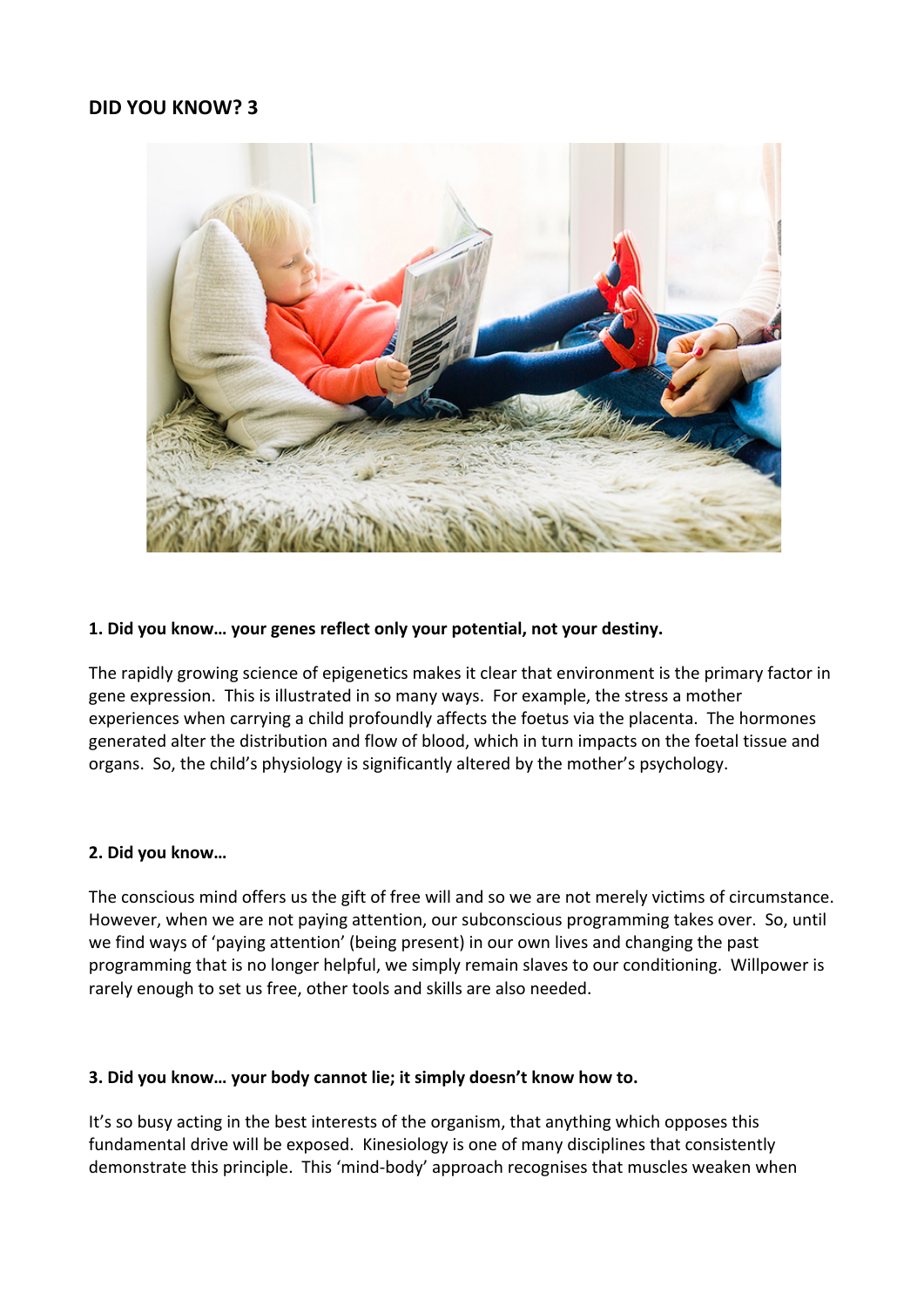there is an intellectual conflict i.e., when the conscious mind is proposing something that the subconscious mind knows to be untrue.

# **4. Did you know…**

Environmental scientists have clearly and overwhelmingly illustrated that parents can improve the prenatal environment not only through diet but through their thoughts and relationships. Parents are genetic engineers, and that powerful role also continues once the child is born. Attention, Affection and Affirmation (the 3'A's) are arguably the biggest factors influencing the genetic expression of the child's potential.

# **5. Did you know…**

For the growing brain of a young child, the social world supplies the most important experiences influencing the expression of genes, which determines how neurons connect to one another and establish the neuronal pathways, which give rise to mental activity. This 'social impact' remains true throughout our lives. However, as we gather knowledge and experience, we can influence this neuronal activity. In fact, through choice and learning a variety of mind- bending activities, the leopard can learn to change its spots!

### **6. Did you know…**

Stress can kill. The Hypothalamus-Pituitary-Adrenal (HPA) axis protects us from external threats (real or imagined). When we perceive something to be stressful or a threat the hypothalamus excretes a hormone (CRF), which travels to the pituitary gland. This hormone activates special pituitary hormone-secreting cells, causing them to release another hormone (ACTH) into the blood. The ACTH then makes its way to the adrenal glands, switching on the fight-flight adrenal hormones. This HPA mechanism is a brilliant line of defence, but it was never designed to be continuously activated. The way most of us live now means this mechanism is almost always switched on, making us candidates for the stress that causes major illnesses. So, we all need to find time to switch off.

### **7. Did you know…**

Hundreds of scientific studies over the last 50 years have consistently revealed that 'invisible forces' on the electromagnetic spectrum profoundly impact on every facet of our biological processes. These include energies such as radio frequencies, the visible light spectrum, microwaves, acoustic frequencies, to name a few. The impact of these energies is far-reaching as they affect protein shape and function, cell division, hormone secretion, nerve growth function and much more. What's interesting is realising that these largely invisible forces with their